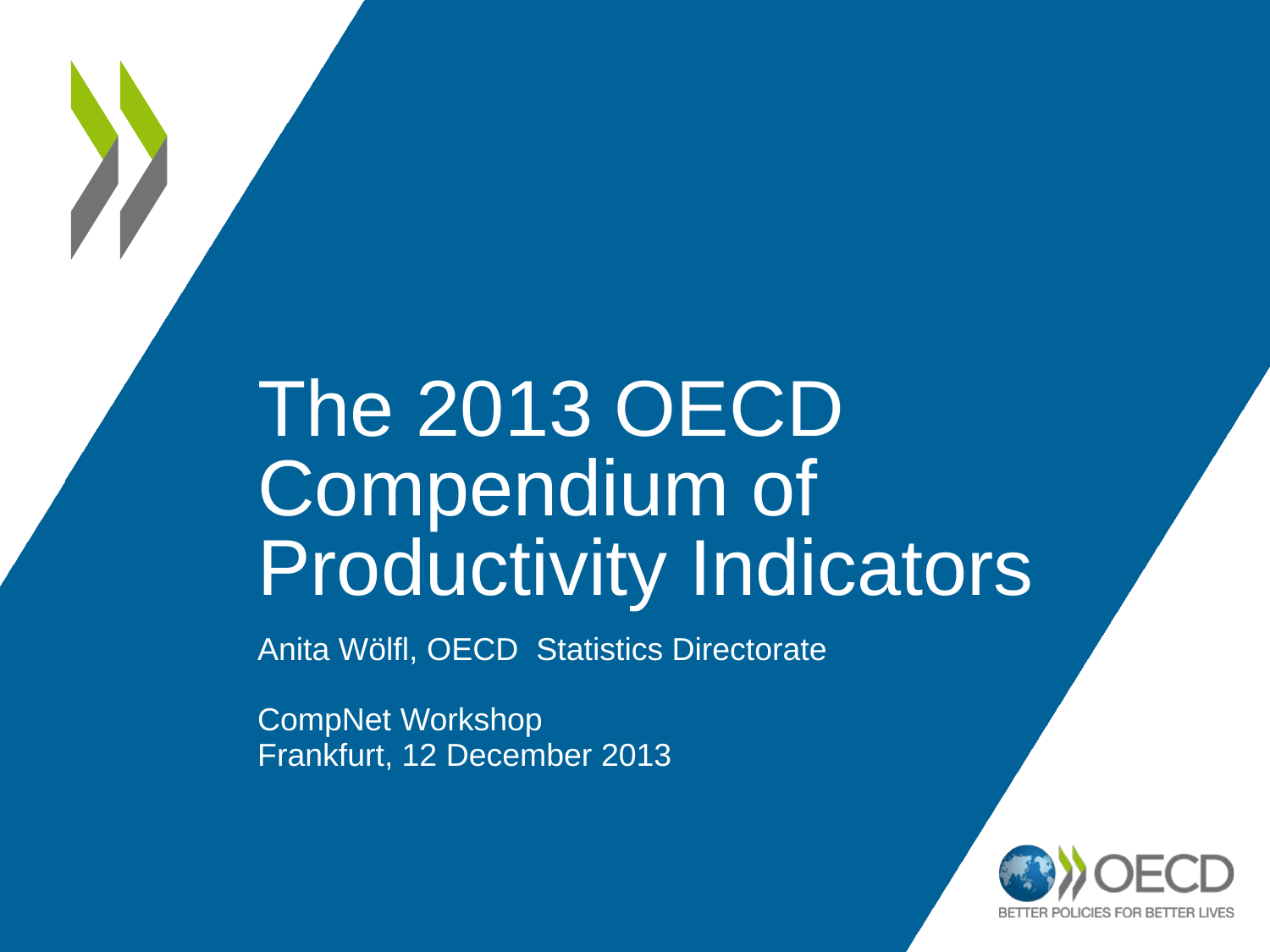## The 2013 OECD Compendium of Productivity Indicators I

- Why?
	- Productivity and competitiveness are again high up on the policy agenda
	- Need for a comprehensive set of indicators for policy analysis
	- But also for a better understanding of productivity measurement and interpretation
- Questions confronted in the compendium
	- What can we say about long term trends of productivity and competitiveness?
	- How has the financial and Euro area crisis affected productivity?
	- What are key remaining measurement issues?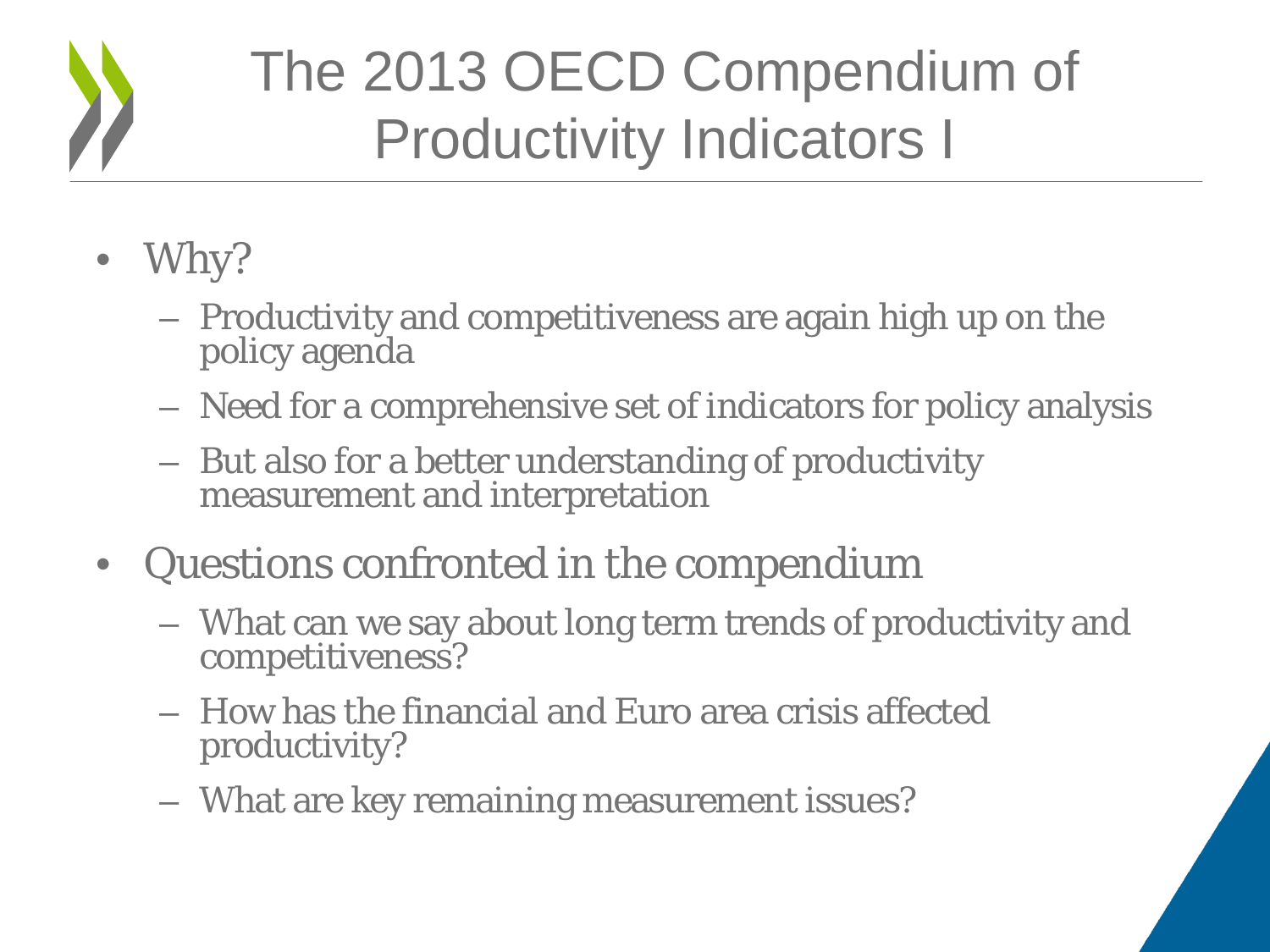

## The 2012 OECD Compendium of Productivity Indicators II

- Issues addressed
	- Productivity as main driver of economic growth and convergence
	- Labour, capital and MFP as sources of growth
	- The role of individual industries
	- Productivity, trade and international competitiveness
	- Labour productivity trend versus cycle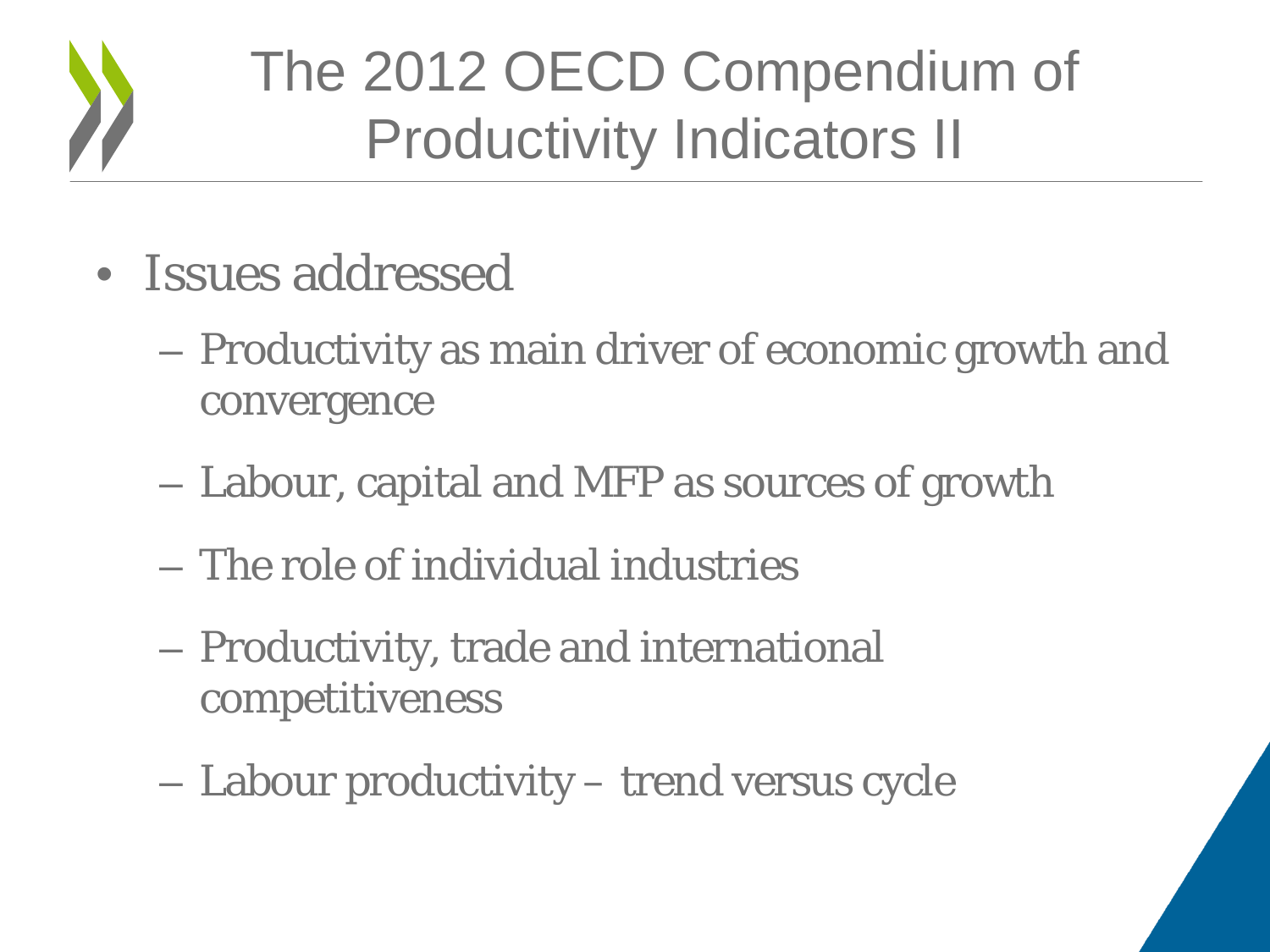## It confirms: Productivity is the main driver of growth ...

Annual average % contribution to growth in GDP per capita, 1995-2012

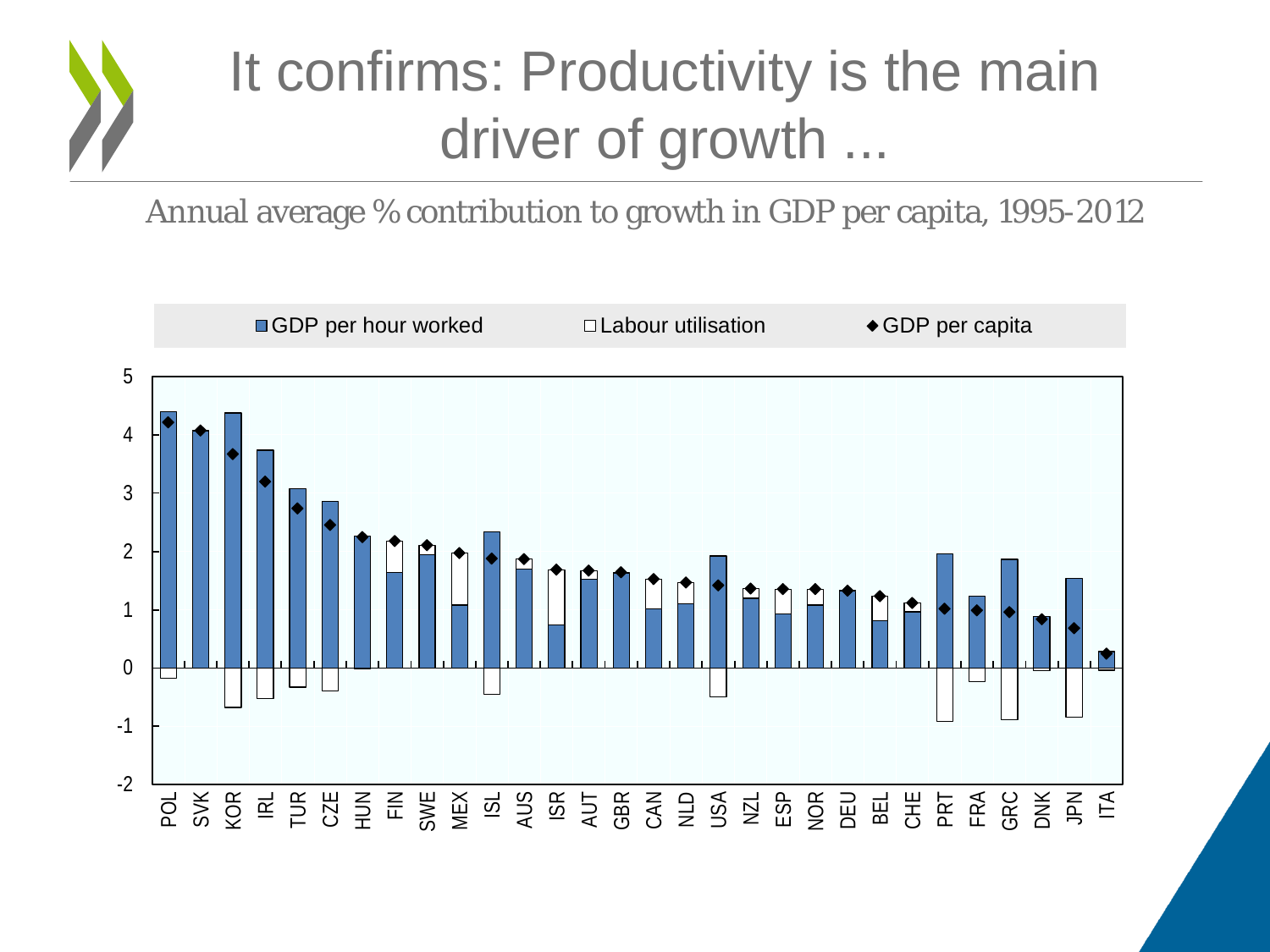

### ... and of convergence in GDP per capita across countries.

Percentage (point) differences, vis-à-vis the OECD

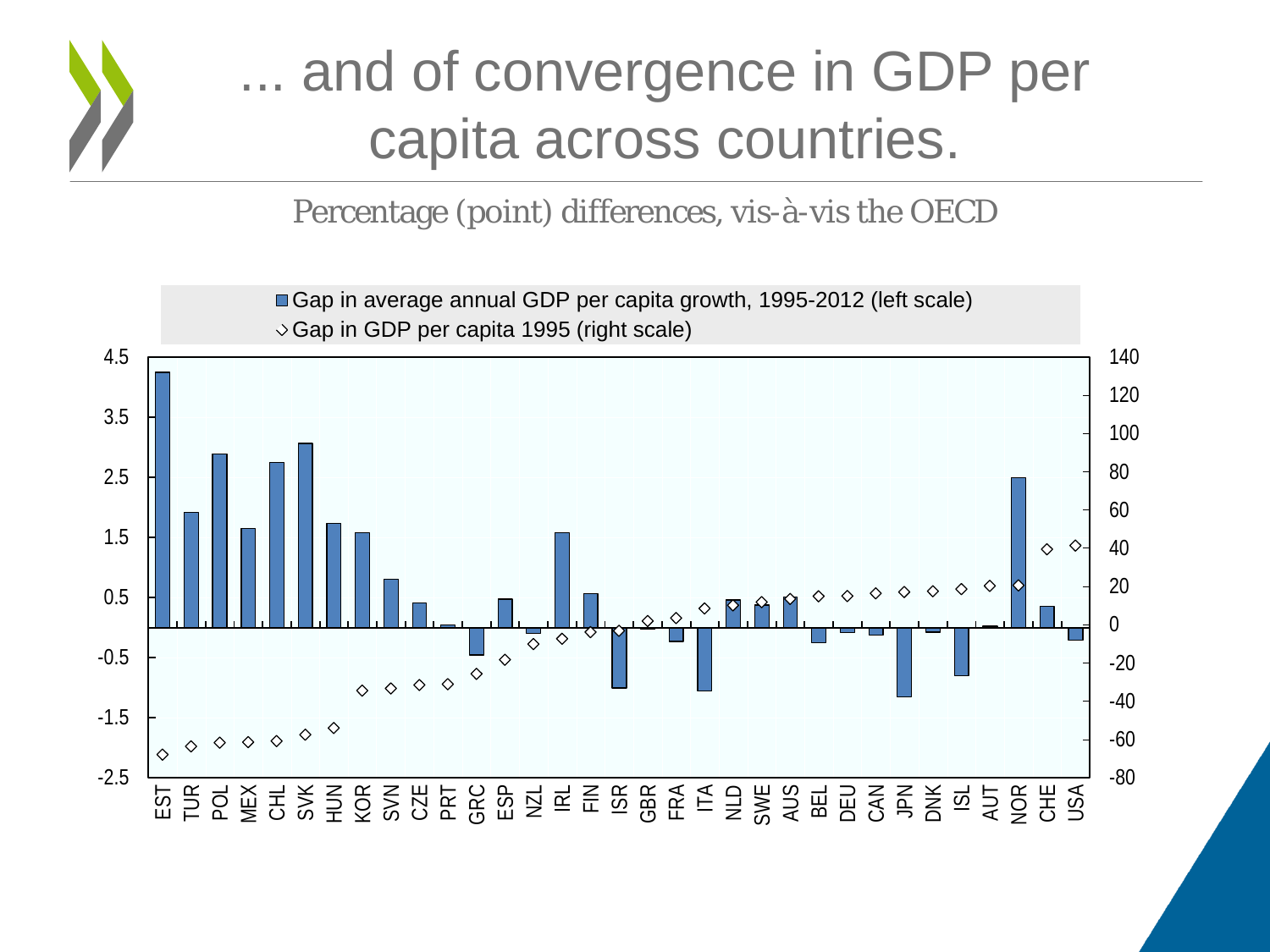### GDP growth is mainly driven by growth in MFP and capital …

Annual average contribution to growth in GDP, 1995-2011, in %

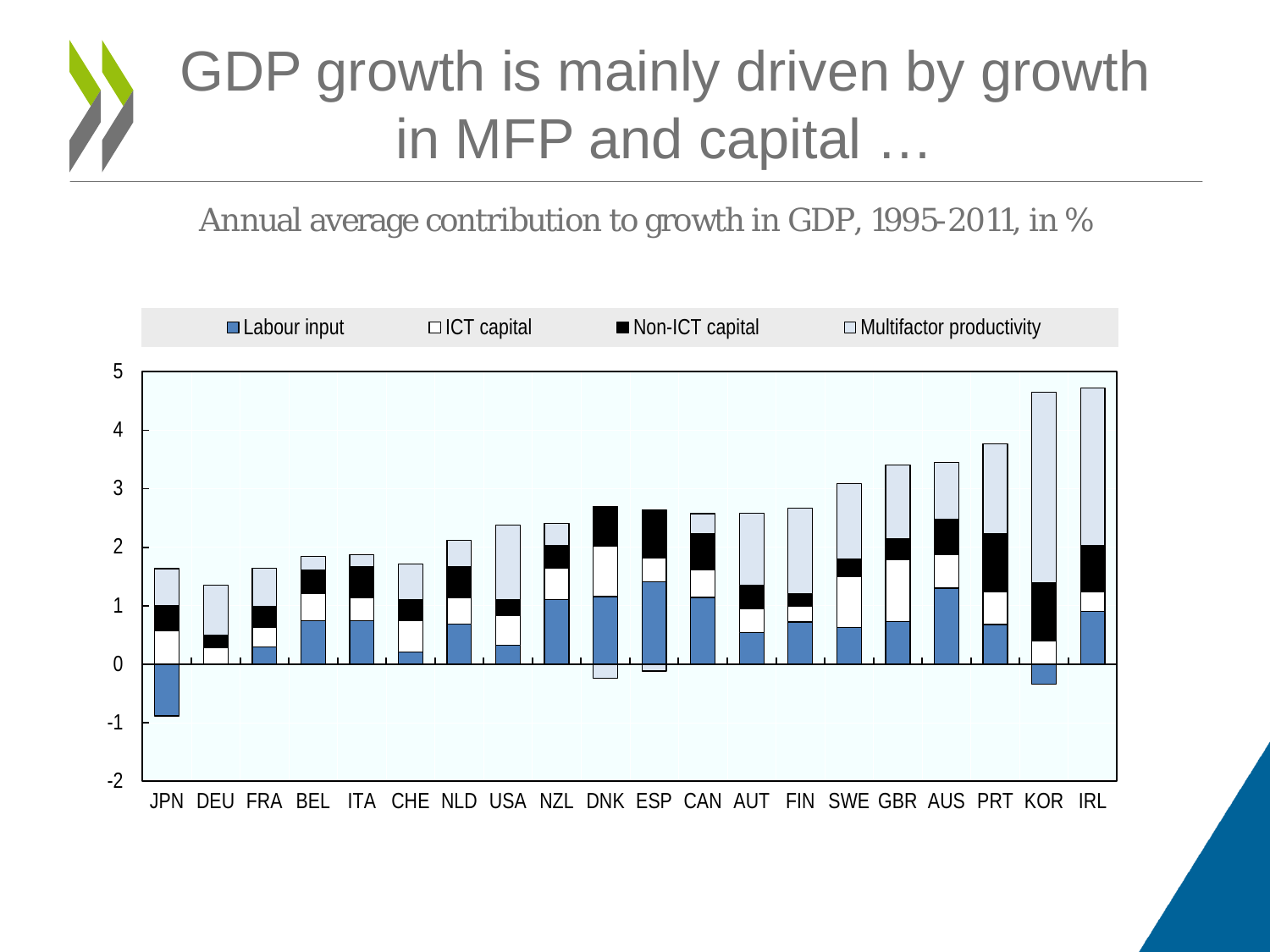

### … with MFP closely following GDP growth.

United States/Germany, contribution to GDP growth, in %

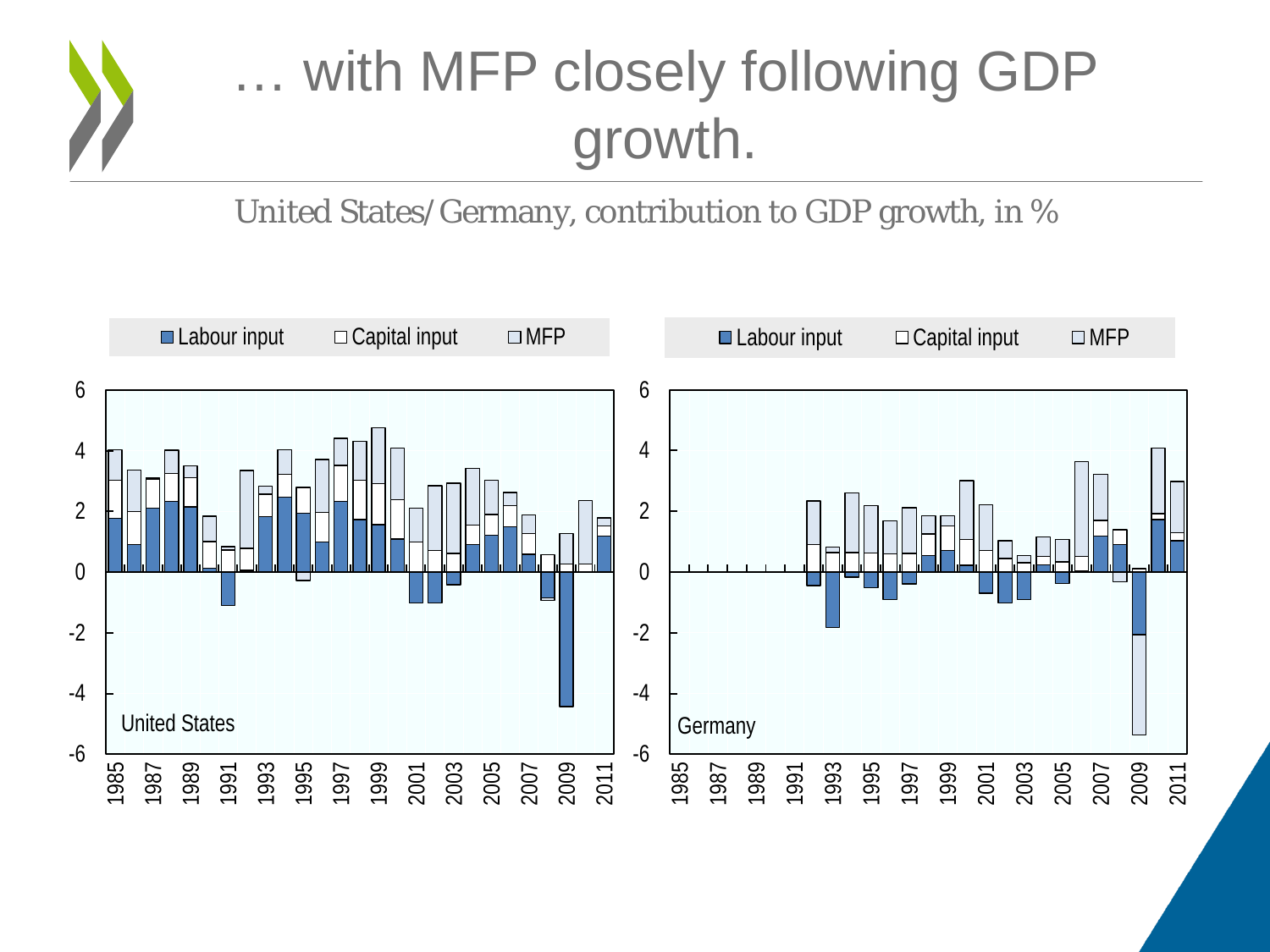

### Manufacturing and market services have contributed most...

### Annual % point contribution to growth in real business sector value added per hour worked, 2001-2012

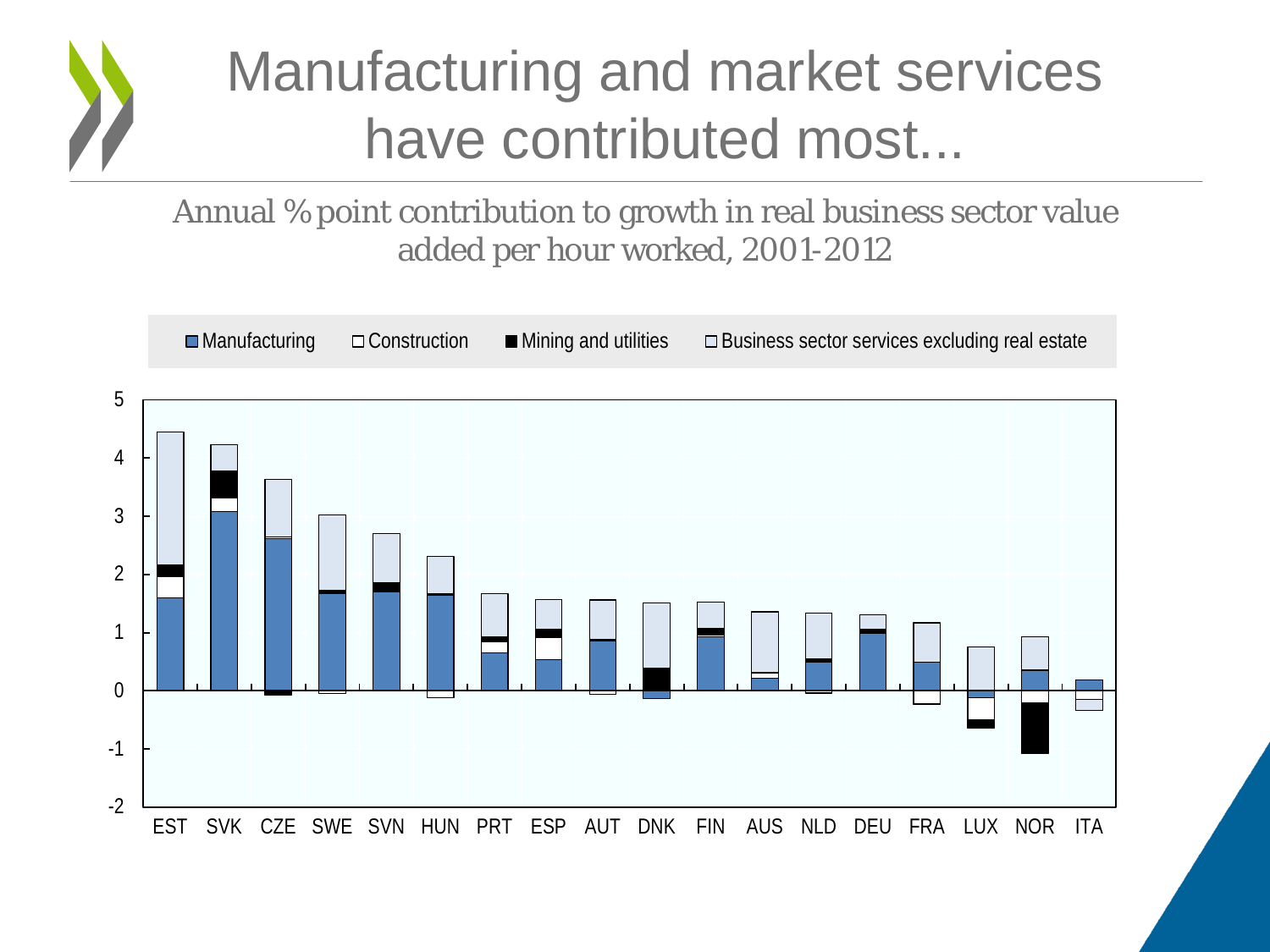

### ... although for different reasons.

Annual average growth in real value added per hour worked, in %

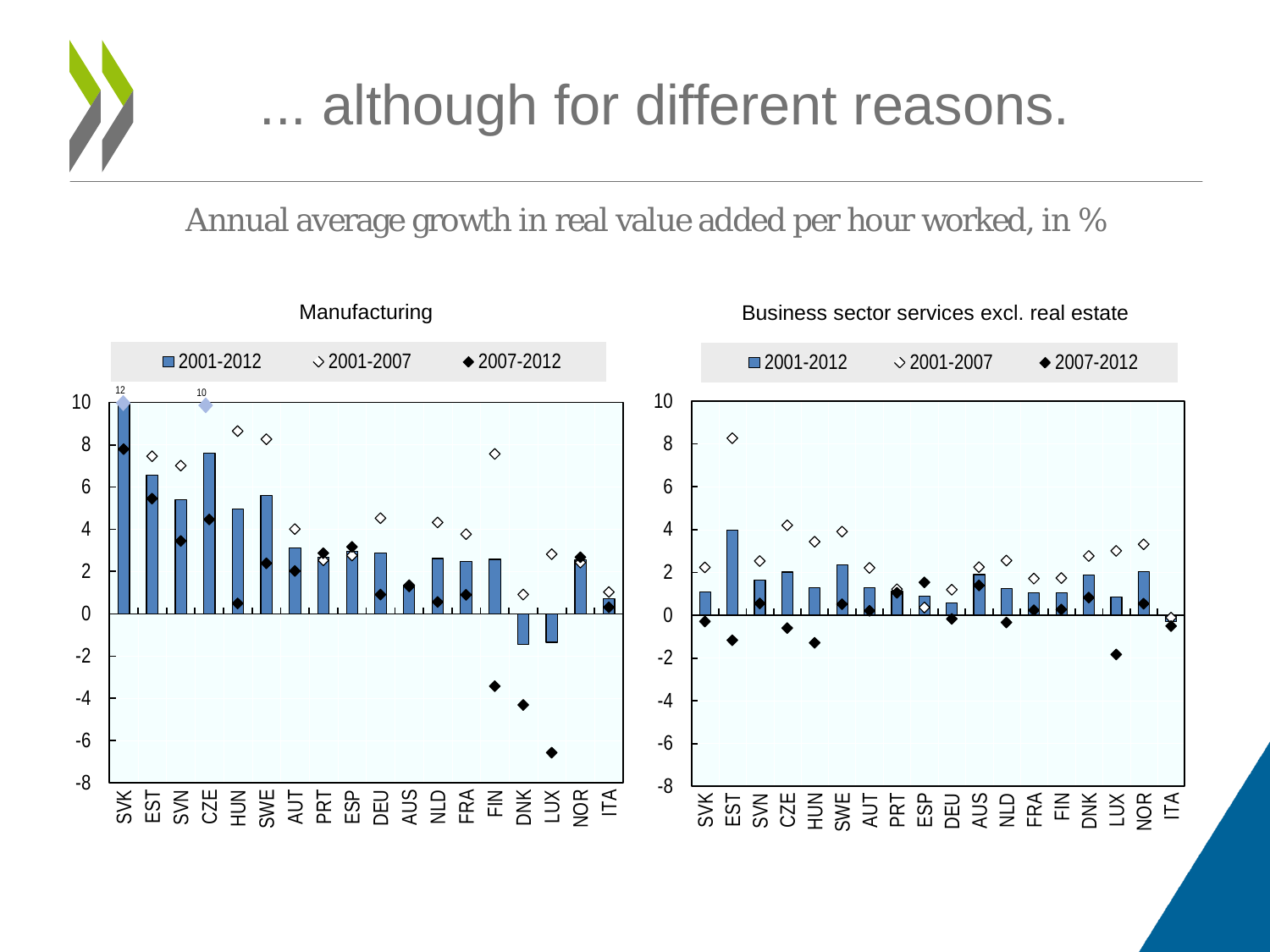### But some business sector services show very strong productivity growth.

Annual average growth in real value added per hour worked, in %

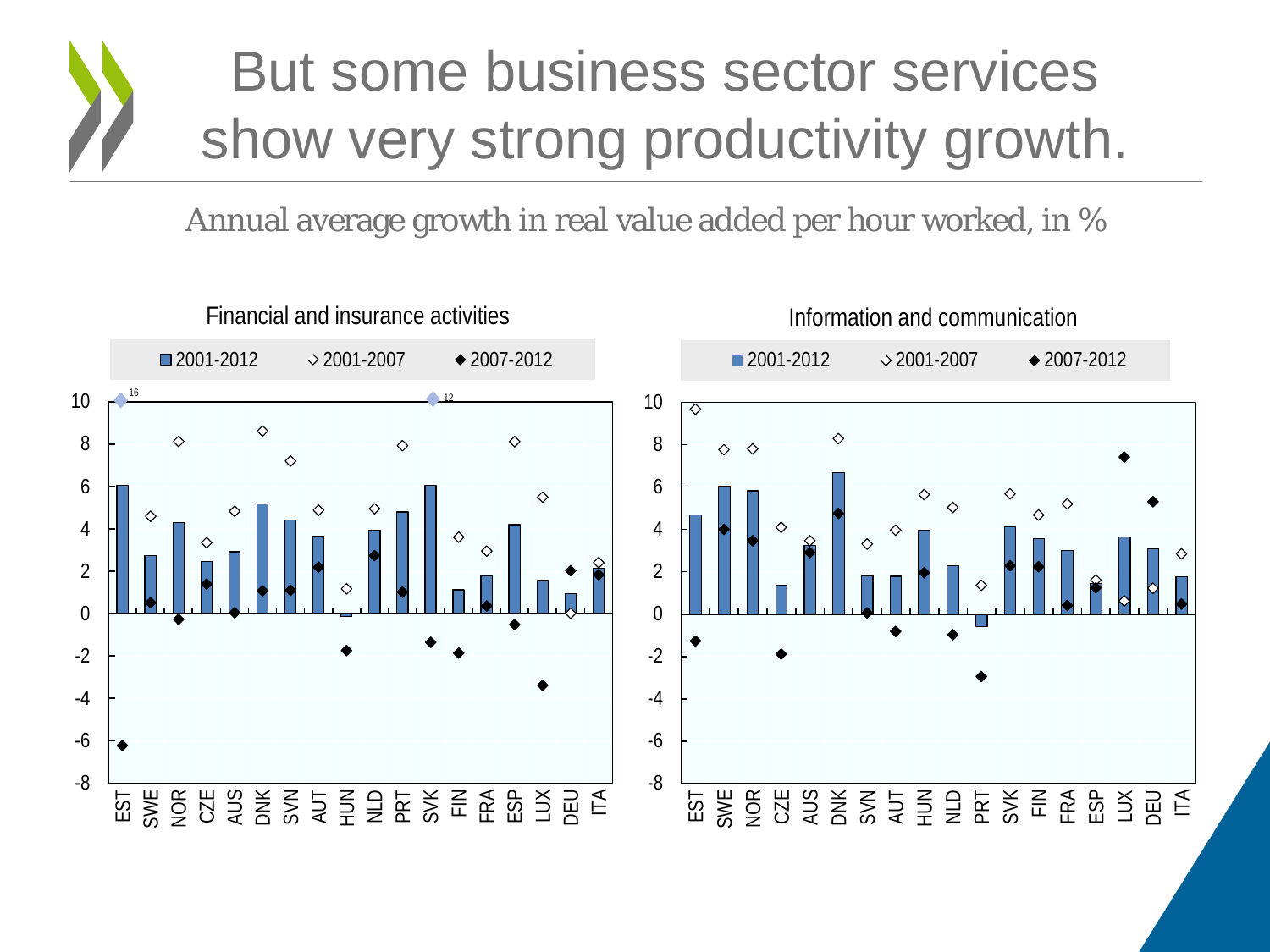### Trade drives productivity growth, along global value chains



Average annual growth in GDP per hour worked (%), 2000-2008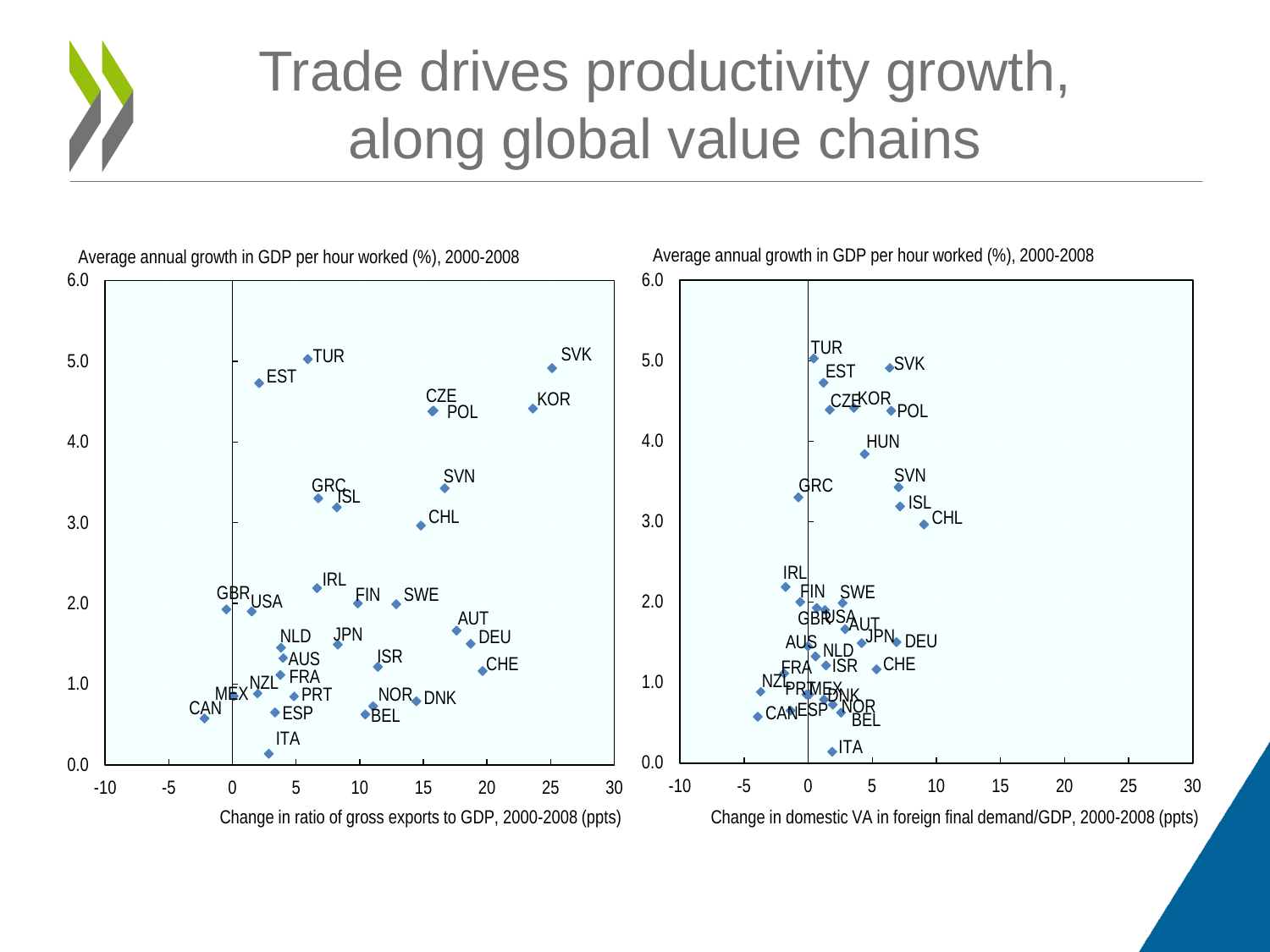

### Keeping ULC low helps improve international competitiveness

Germany/Italy, Index, 1998=100

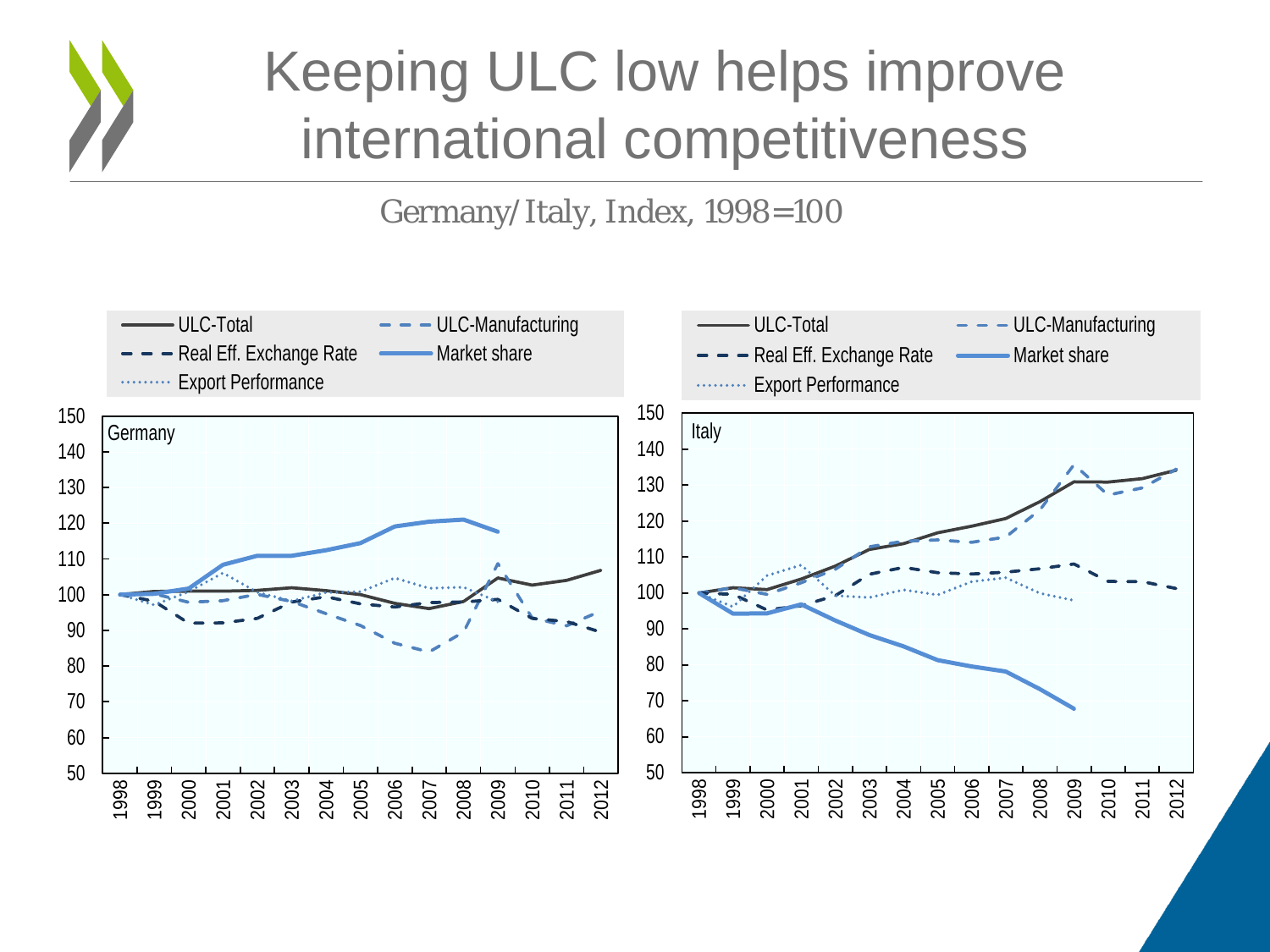### … leading us back to the importance of productivity growth.

Total Economy, annual average growth rate, in %, 2001-2012

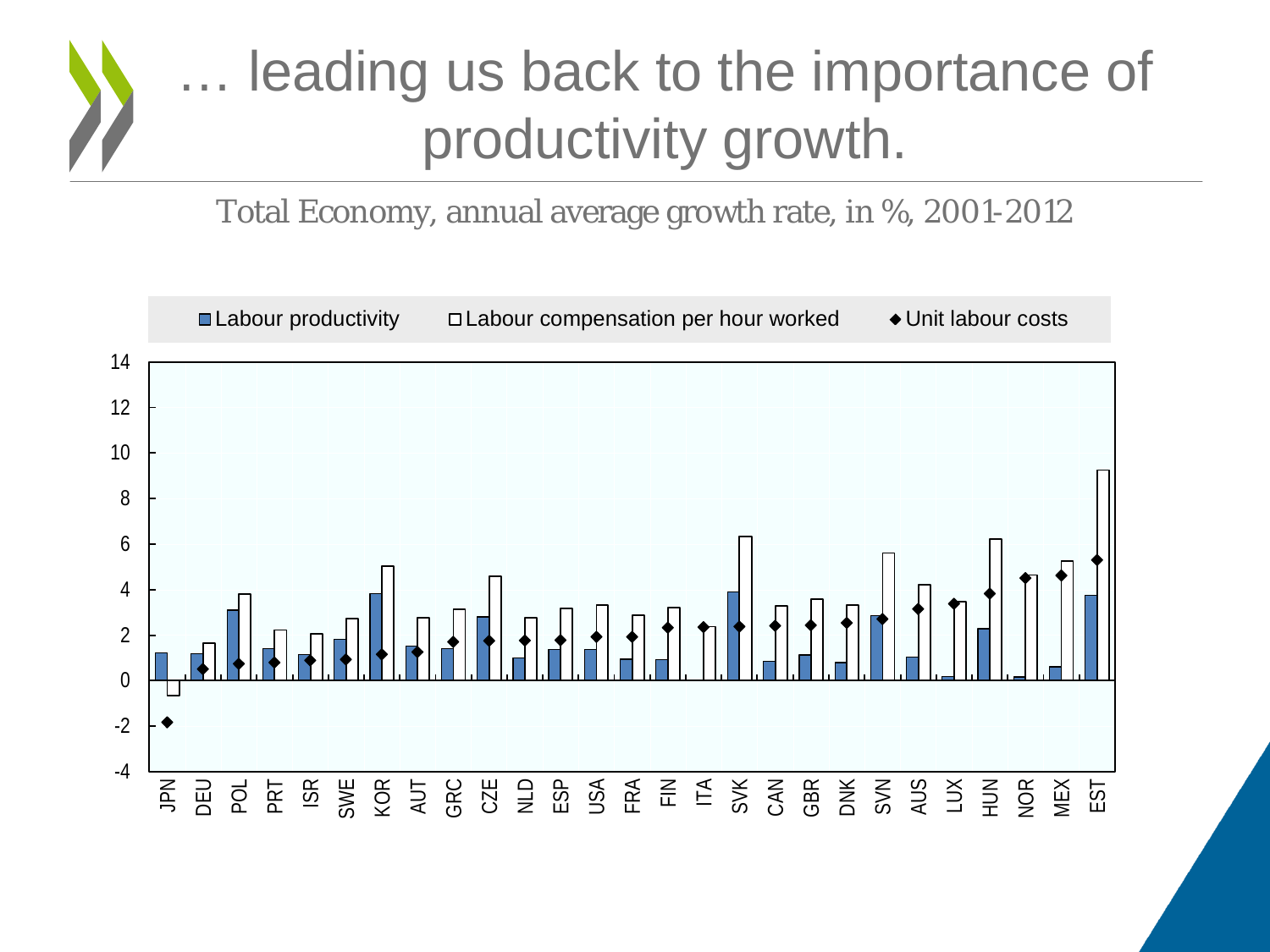## Since 2007, labour productivity growth has dropped in most OECD countries

Annual average growth in GDP per hour worked, in %

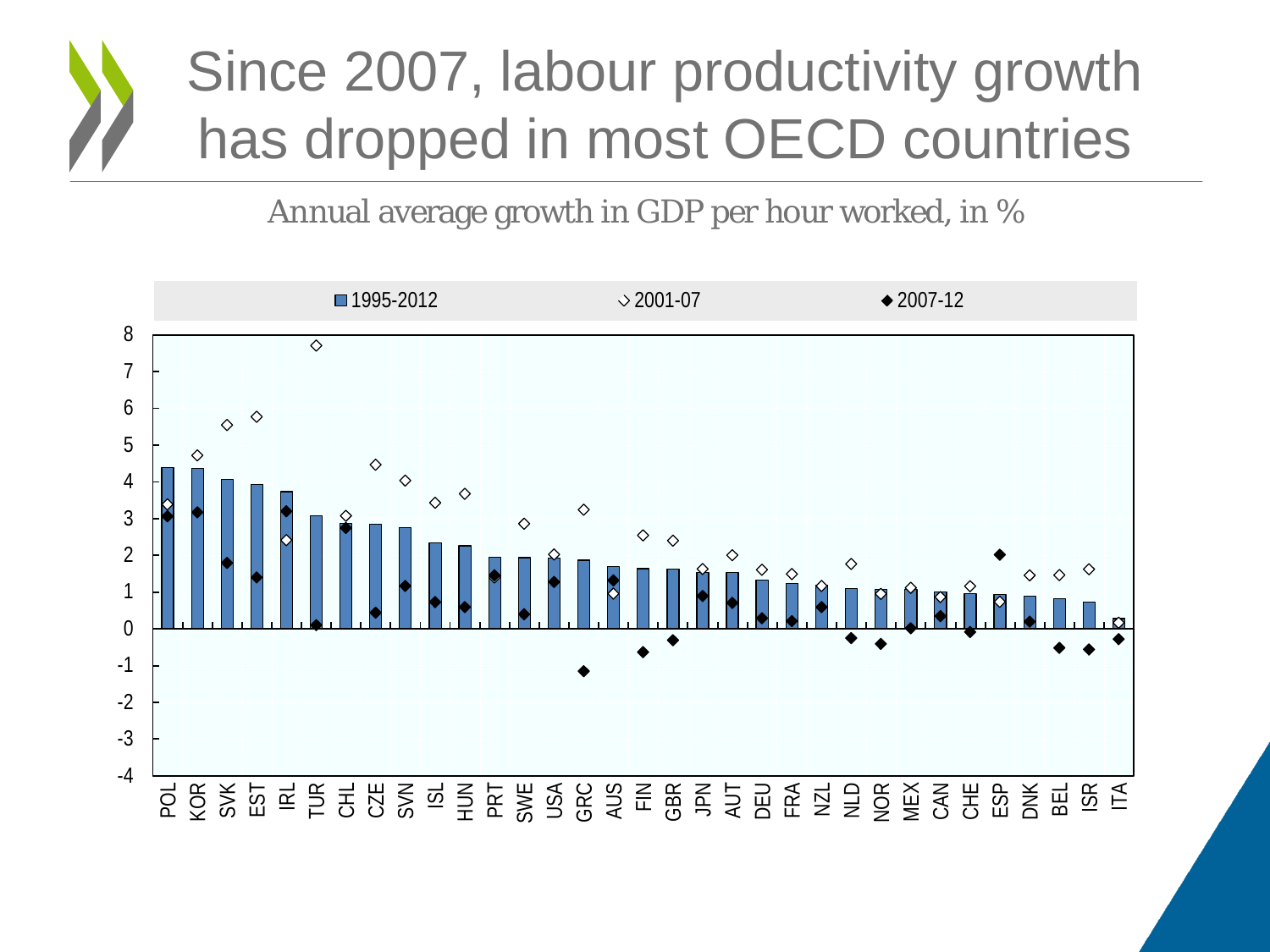### But declining trend labour productivity predates the crisis …

### France/United Kingdom, growth in GDP per hour worked, in %

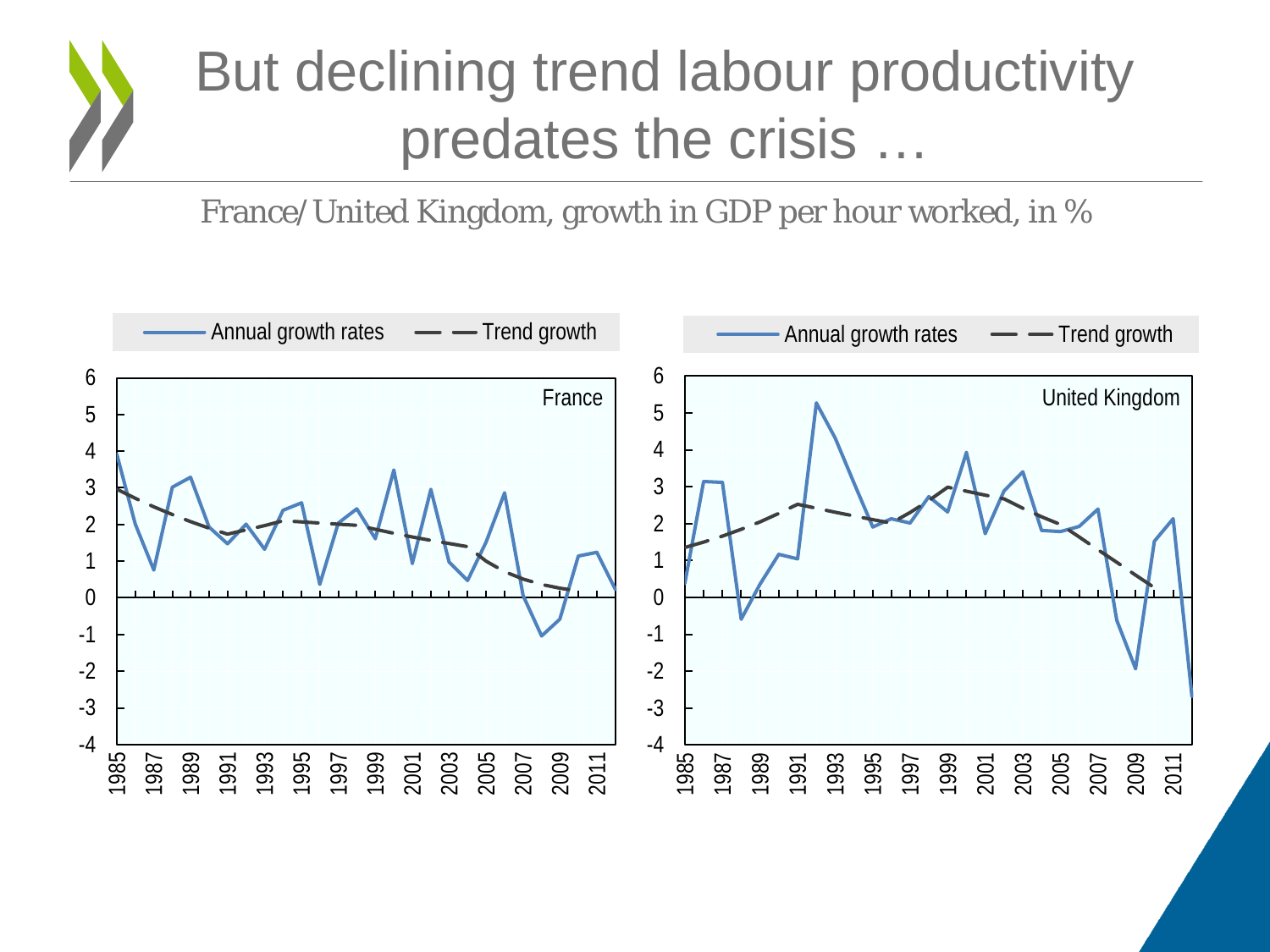

## ... reflecting low and declining ICT capital growth, ...

France, annual growth rates, in %

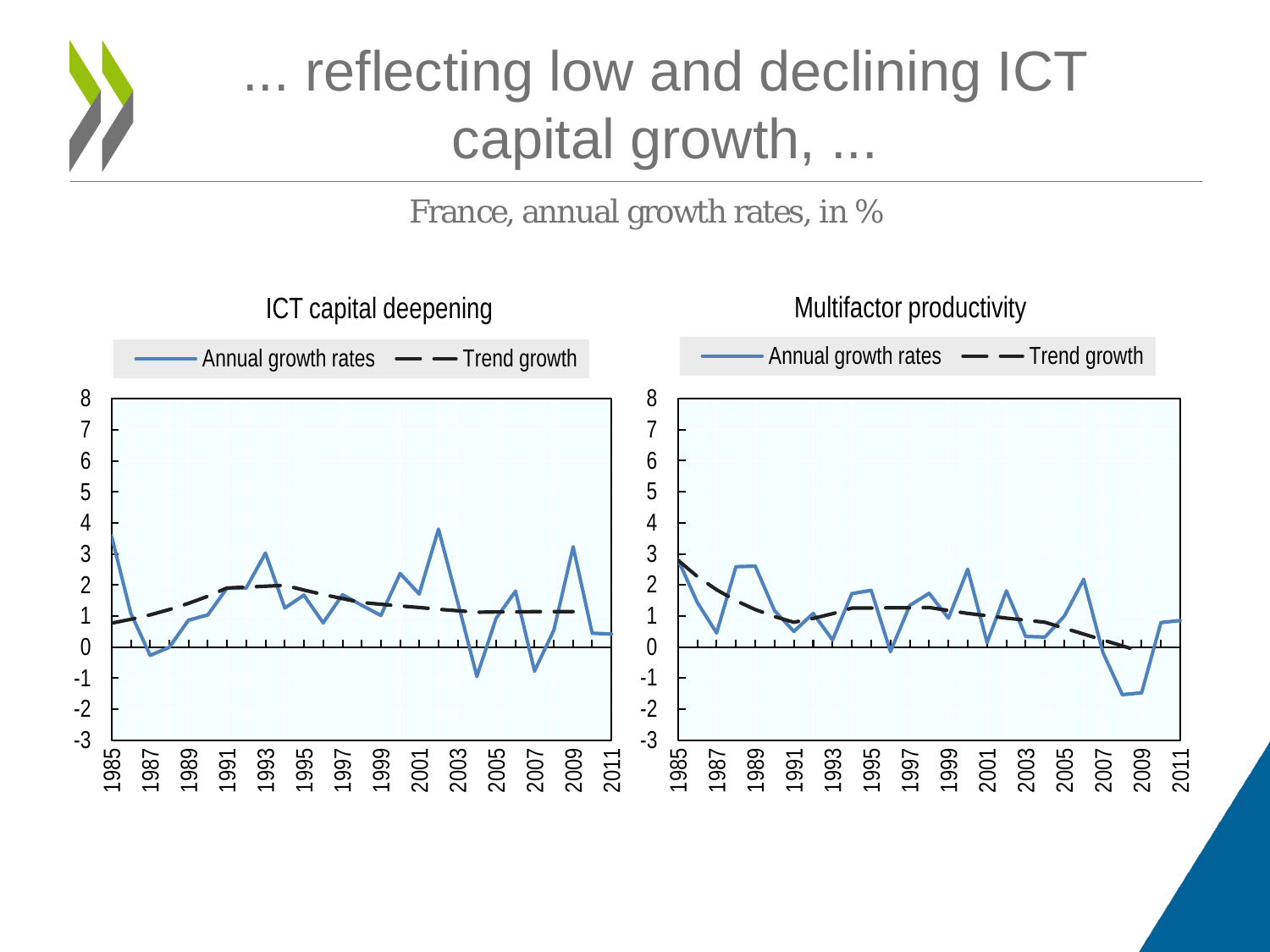

### ..., but also low and declining MFP.

United Kingdom, annual growth rates, in %